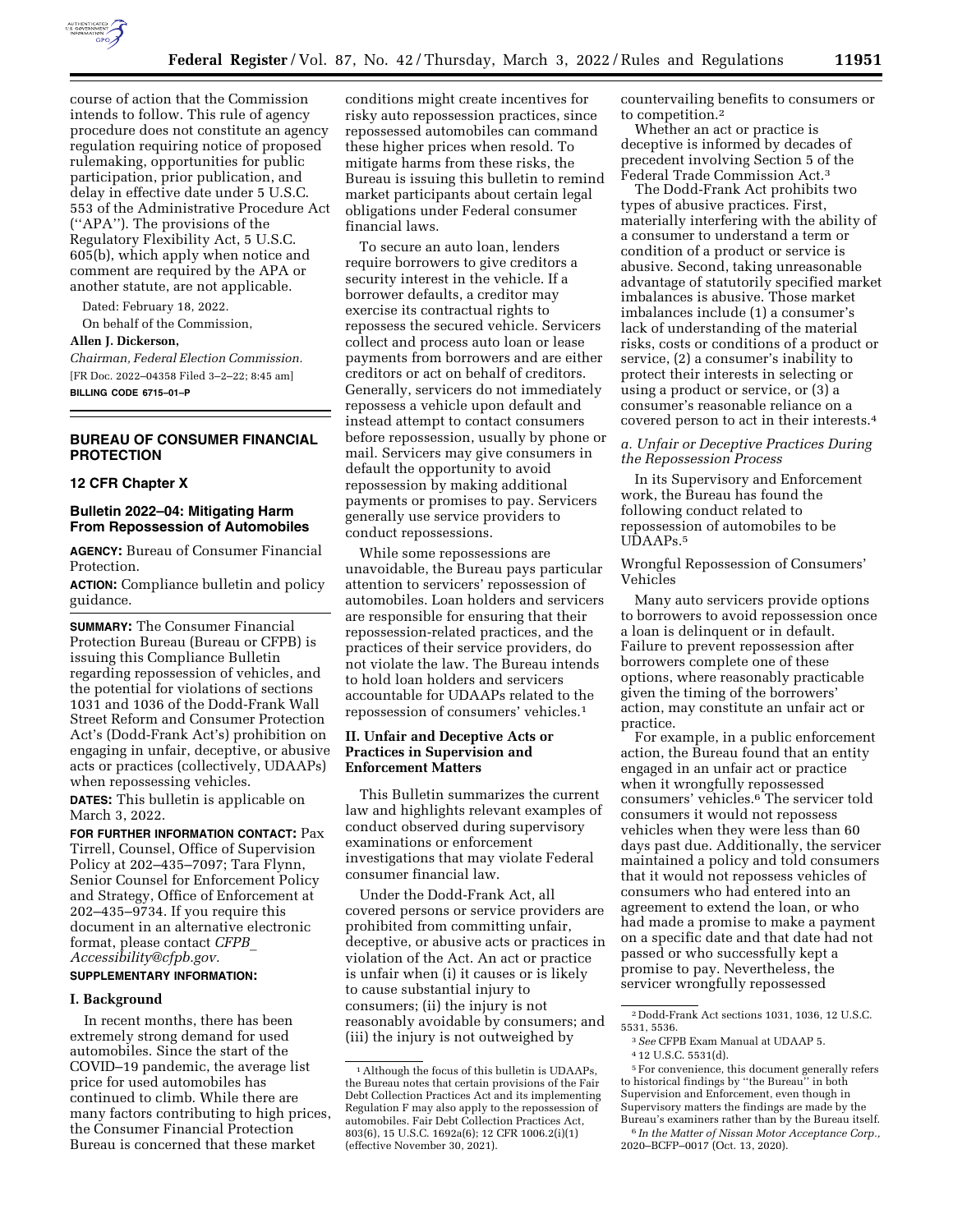vehicles from hundreds of consumers who had:

• Made and kept promises to pay that brought the account current;

• Made payments that decreased the delinquency to less than 60 days past due;

• Made promises to pay where the date had not passed; or

• Agreed to extension agreements. Each of these actions taken by consumers should have prevented repossessions of their vehicles. The Bureau found the servicer's wrongful repossessions constituted an unfair act or practice. They caused substantial injury by depriving borrowers of the use of their vehicles, and many consumers also experienced consequences such as missed work, expenses for alternative transportation, repossession-related fees, detrimental credit reporting, and vehicle damage during the repossession process. Such injury was not reasonably avoidable, and the injury was not outweighed by countervailing benefits to the consumer or to competition.

Supervision has identified similar unfair practices in numerous examinations.7 Supervision observed that these violations frequently occurred, after consumers acted to prevent repossession, because of one of the following errors:

• Servicers incorrectly coded consumers as delinquent;

• Servicer representatives failed to cancel repossession orders that had previously been communicated to repossession agents; or

• Repossession agents failed to confirm that the repossession order was still active prior to repossessing a vehicle.

Other Practices Causing Wrongful Repossession

Supervision has also identified other practices related to repossession that resulted in unfair acts or practices. For example, the Bankruptcy Code imposes an automatic stay that bars collection activity, including repossession, from the moment a consumer has filed a bankruptcy petition. Supervision found that when servicers received notice that consumers had filed bankruptcy petitions and their accounts were subject to an automatic stay, the servicers committed an unfair act or practice by repossessing vehicles subject to such automatic bankruptcy stays.

Additionally, Supervision has identified that servicers committed an unfair act or practice by wrongfully repossessing vehicles after

communicating inaccurate information. For example, Supervision has found that some servicers sent consumers letters stating that loans would not be considered past due if the consumer paid the amount due by a specific date. Consumers reasonably expected the servicers not to repossess before the date listed in the letter. When the servicers repossessed the vehicles prior to that date, they committed an unfair act or practice.

### Representations of Amounts Owed

Supervision has also identified that servicers committed deceptive acts or practices by failing to provide consumers with accurate information about the amount required to bring their accounts current. For example, when consumers called to determine what amount would bring their accounts current, servicing personnel erroneously represented to consumers an amount due that was less than what was actually owed. As a result of this misrepresentation consumers paid an amount insufficient to avoid delinquency and the consequences of delinquency. This later led to repossessions that would not have occurred had consumers received accurate information. This conduct was deceptive because the servicer told consumers that an amount would bring their accounts current when, in fact, that amount would not bring their account current.

# *b. Unfair or Deceptive Practices That May Lead to Repossession*

The following are examples of practices that lead to repossession of consumers' vehicles that the Bureau has considered to be UDAAPs.

Applying Payments in a Different Order Than Disclosed to Consumers, Resulting in Repossession

Payment application for auto loans is governed by the finance agreements between servicers and consumers. Supervision has found that entities engaged in a deceptive act or practice when they made representations to consumers that payments would be applied in a specific order, and then subsequently applied payments in a different order. For example, Supervision found that servicers represented on their websites that payments would be applied to interest, then principal, then past due payments, before being applied to other charges, such as late fees. Instead, the servicers applied partial payments to late fees first, in contravention of the methodology disclosed on the website. Because servicers applied payments to

late fees first, some consumers were deemed more delinquent than they would have been under the disclosed payment allocation order, and these servicers repossessed some consumers' vehicles.

Under these circumstances, servicers' websites provided inaccurate information about payment allocation order. In some instances, the underlying contract provided the servicer the right to apply payments in any order, which did not immunize the company from liability for the deceptive website content.8

Unlawful Fees That Push Consumers Into Default and Repossession

Enforcement has brought claims under the CFPB's unfairness authority where unlawful fees push consumers into default and repossession.

For example, in a public enforcement action, the Bureau found that an entity engaged in an unfair act or practice by operating its force-placed insurance (FPI) program in an unfair manner, in some instances resulting in repossession.9 The entity purchased duplicative or unnecessary FPI policies and, in some instances, maintained the policies even after consumers had obtained adequate insurance and provided adequate proof of coverage. This conduct caused the entity to charge consumers for unnecessary FPI, resulting in additional fees, and in some instances delinquency or loan default. For some consumers the additional costs of unnecessary FPI contributed to a default that resulted in the repossession of a consumer's vehicle. Charging unnecessary amounts to consumers and subjecting them to default and repossession caused or was likely to cause substantial injury. This injury was not reasonably avoidable and was not outweighed by countervailing benefits.10

# *c. Unfair Practices That May Result in Illegal Fees After Repossession*

The following are examples of practices that led to illegal fees after repossession of consumers' vehicles that the Bureau has considered to be UDAAPs.

#### Charging Illegal Personal Property Fees

The Bureau has identified an unfair practice concerning illegal personal property fees. Borrowers often keep personal property in the repossessed vehicles. These items often are not

<sup>7</sup>*Supervisory Highlights,* Issue 16—Summer 2017; *Supervisory Highlights,* Issue 17—Summer 2018.

<sup>8</sup>*Supervisory Highlights,* Issue 24—Summer 2021. 9 *In re Wells Fargo Bank, N.A.,* 2018–BCFP–0001 (Apr. 20, 2018).

<sup>10</sup>*See also Supervisory Highlights,* Issue 24— Summer 2021.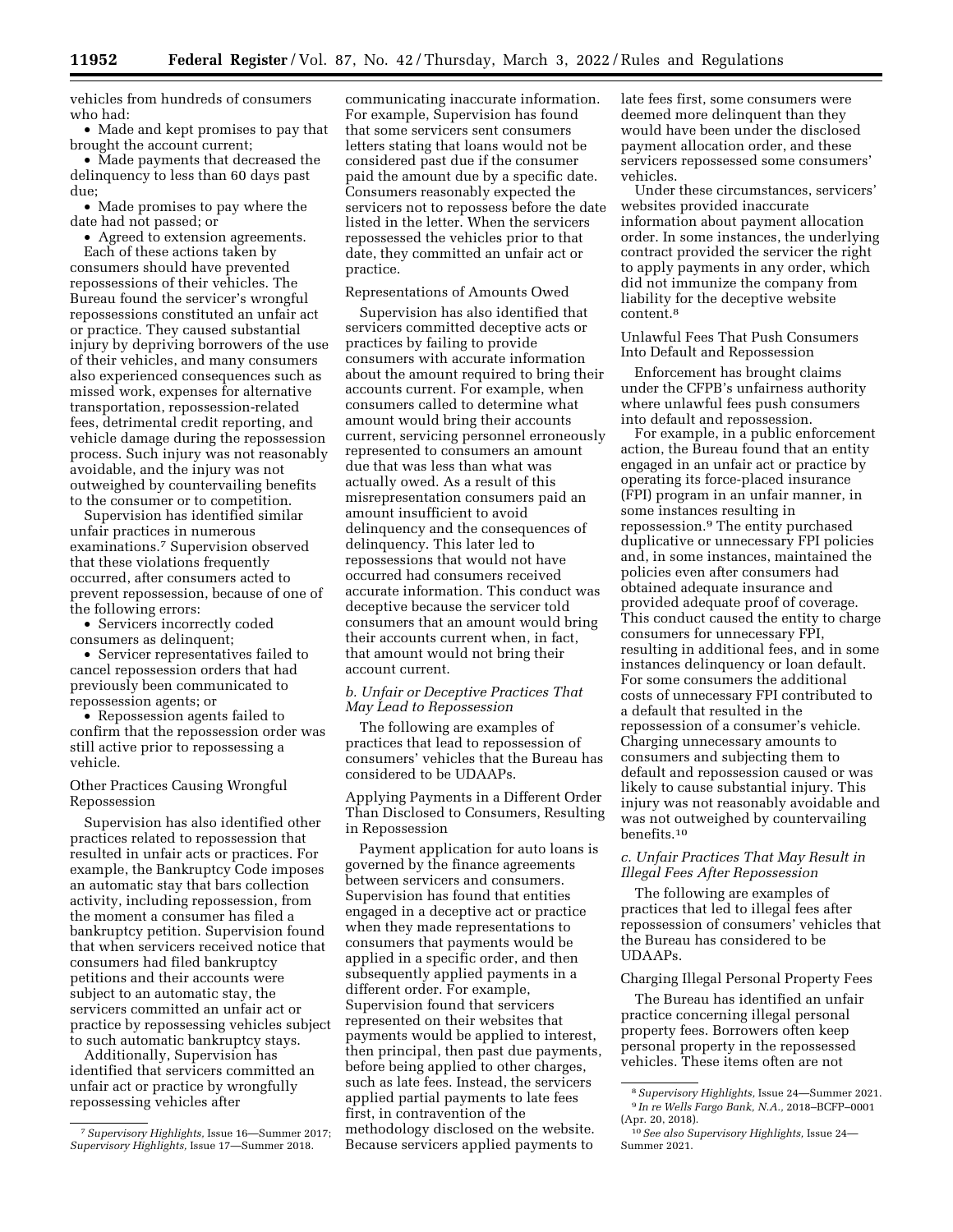merely incidental but can be of substantial practical importance or emotional attachment to borrowers. State law typically requires auto loan servicers and repossession companies to secure and maintain borrowers' property so that it may be returned to the borrower upon request. Some companies charge borrowers for the cost of retaining the property.

In a public enforcement action, the Bureau found that an entity engaged in an unfair act or practice by withholding consumers' personal property unless the consumers paid an upfront fee to recover the property.11 Many of the repossession agents employed by the entity imposed fees on consumers for holding personal property in the repossessed vehicles. The agents often refused to return consumers' personal property unless and until the consumers paid the fees. The Bureau found that the servicer was responsible for its agents withholding consumers' personal property unless the consumer paid an upfront fee to recover it and thus caused substantial injury that was not reasonably avoidable and not outweighed by countervailing benefits to consumers or competition. Supervision has also identified this unfair act or practice at other servicers where the servicers withheld consumers' personal property unless they paid an upfront fee.12

Charging for Collateral Protection Insurance After Repossession

Supervision found that servicers engaged in unfair acts or practices by collecting or attempting to collect forceplaced collateral protection insurance (FPI) premiums after repossession even though no actual insurance protection was provided for those periods. FPI automatically terminates on the date of repossession, and consumers should not be charged after this date. Despite this, servicers charged consumers for FPI after repossession in four different circumstances. First, servicers failed to communicate the date of repossession to the FPI service provider due to system errors. Second, servicers used an incorrect formula to calculate the FPI charges that needed to be removed due to the repossession. Third, servicers' employees entered the wrong repossession date into their system of record, resulting in improper termination dates. Fourth, servicers charged consumers—who had a vehicle repossessed and subsequently reinstated the loan—post-repossession FPI

12*Supervisory Highlights,* Issue 13—Fall 2016.

premiums, including for the days the vehicle was in the servicer's possession, despite the automatic termination of the policy on the date of repossession. These errors caused consumers substantial injury because they paid amounts they did not owe or were subject to collection attempts for amounts they did not owe. This injury was not reasonably avoidable because consumers did not control the servicers' cancellation processes. The substantial injury to consumers was not outweighed by any countervailing benefits to consumers or competition.13

# **III. The Bureau's Expectations**

As explained in greater detail above, the Bureau has held auto lenders, loan holders, and servicers accountable if they or their agents commit UDAAPs when repossessing automobiles, including when they:

• Repossessed vehicles if consumers' loan account is current, even if there was a prior delinquency.

• Repossessed vehicles if consumers entered an agreement to extend the loan.

• Repossessed vehicles if consumers followed any instructions the company said would result in avoiding repossession.

• Repossessed vehicles from consumers who have filed for bankruptcy, and thus are protected by an automatic stay of collection activity.

• Repossessed vehicles as a result of processing payments in a different order than had been communicated to consumers.

• Repossessed vehicles after unlawful fees pushed the consumer's account into default.

• Withhold personal property found in repossessed vehicles until consumers pay an upfront fee to recover the property.

• Charged for collateral protection insurance after a vehicle is repossessed.

To prevent these unfair, deceptive, or abusive acts or practices, entities should consider doing the following:

• Review policies and procedures, including call scripts, to ensure that they provide employees with accurate information about steps consumers can take to prevent repossession.

• Review policies and procedures regarding cancellation of repossession orders to ensure that there is an appropriate process for cancelling repossessions if consumers take steps that should result in cancellation.

• Ensure prompt communications between the servicer and repossession service provider when the servicer

cancels a repossession. For example, servicers may call repossession service providers to confirm cancelation or use mobile phone applications that push cancellation updates to repossession service providers' phones.

• Monitor repossession service providers for compliance with repossession cancellations.

• Incorporate monitoring of wrongful repossession in regular monitoring and audits of communications with consumers.

• Ensure that the entity has a corrective action program to address any violations identified and to reimburse consumers for the direct and indirect costs incurred as a result of unlawful repossessions when appropriate.

• Review payment allocation policies and procedures to validate that they are consistent with the payment allocation order disclosed in contracts and other consumer facing disclosures, such as websites.

• Monitor for illegal fees charged after repossession.

• Review consumer contracts to validate that any fees charged to consumers are authorized under the terms of applicable contracts.

• Review consumer complaints regarding repossession and ensure there is an appropriate channel for receiving, investigating, and properly resolving consumer complaints relating to wrongful repossession and illegal fees after repossession.

• Perform regular reviews of service providers, including repossession vendors, as to their pertinent practices.14

• Monitor any FPI program to ensure that consumers are not charged for unnecessary FPI. This may include review of FPI cancellation rates.

### **IV. Conclusion**

The Bureau will continue to review closely the practices of entities repossessing automobiles for potential UDAAPs, including the practices described above. The Bureau will use all appropriate tools to hold entities accountable if they engage in UDAAPs in connection with these practices.

### **V. Regulatory Requirements**

The Bulletin constitutes a general statement of policy exempt from the notice and comment rulemaking requirements of the Administrative Procedure Act (APA). It is intended to provide information regarding the

<sup>11</sup> *In the Matter of Nissan Motor Acceptance Corp.,* 2020–BCFP–0017 (Oct. 13, 2020).

<sup>13</sup>*Supervisory Highlights,* Issue 24—Summer 2021.

<sup>14</sup>CFPB Compliance Bulletin and Policy Guidance; 2016–02, Service Providers (Oct. 31, 2016), *[https://www.consumerfinance.gov/](https://www.consumerfinance.gov/documents/1385/102016_cfpb_OfficialGuidanceServiceProviderBulletin.pdf)  [documents/1385/102016](https://www.consumerfinance.gov/documents/1385/102016_cfpb_OfficialGuidanceServiceProviderBulletin.pdf)*\_*cfpb*\_*OfficialGuidance [ServiceProviderBulletin.pdf.](https://www.consumerfinance.gov/documents/1385/102016_cfpb_OfficialGuidanceServiceProviderBulletin.pdf)*